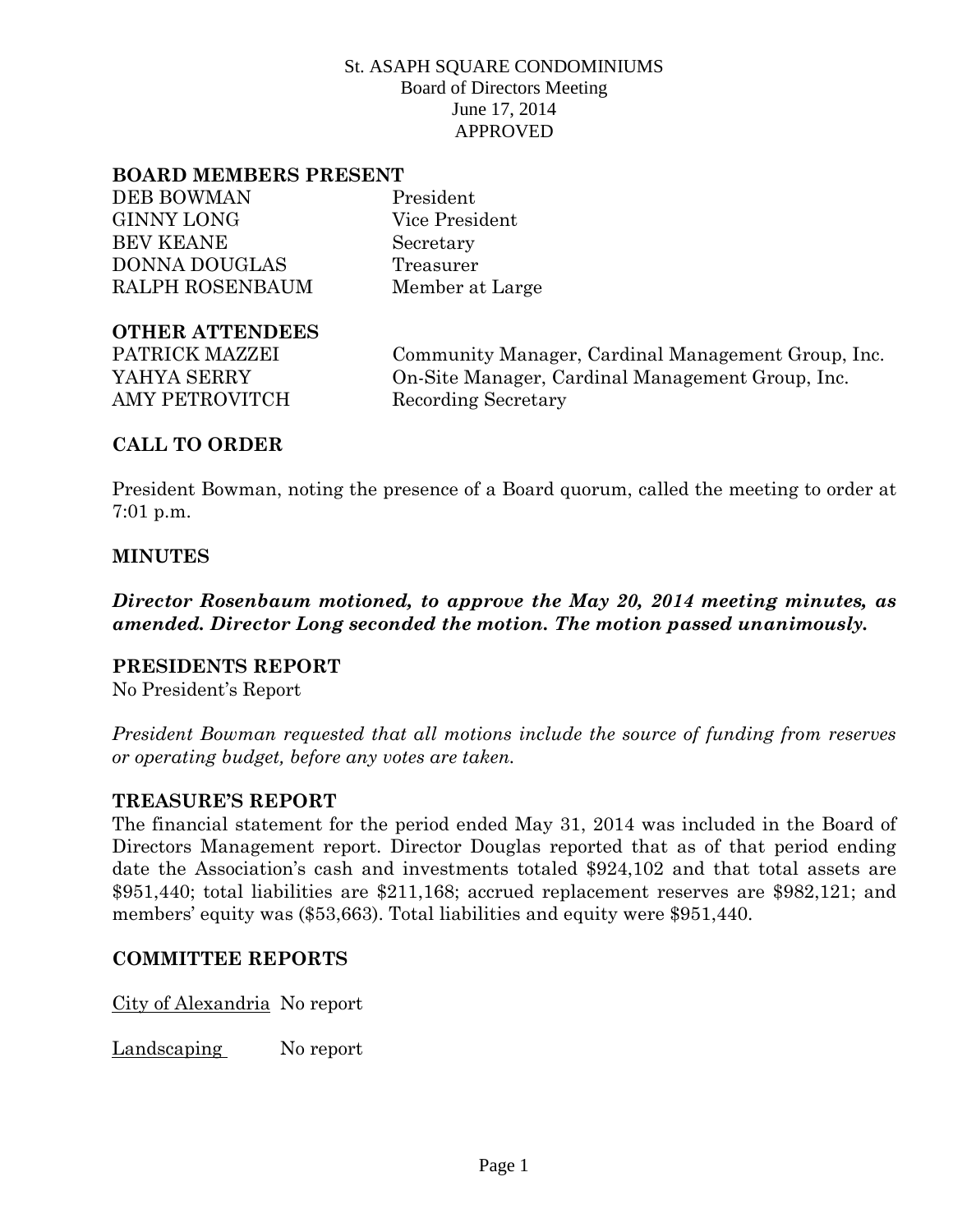| <b>Newsletter</b> | Director Long reported that the next newsletter is scheduled to go out |
|-------------------|------------------------------------------------------------------------|
|                   | around the July/August time frame.                                     |

Covenants No report

Decorating The decorating committee reported the following:

- Elevator inspector is coming to approve of (Lumens) lighting fixtures in front of the elevators. LED fixtures to replace FLU are approximately \$60.00 each. A new "test" fixture has been installed on the 3rd floor with LED lights.
- Two new umbrellas at the pool.
- The Committee met with a designer from Ethan Allen regarding lobby updates. More information will be provided on this at the next meeting.
- Pool Director Rosenbaum reported that Anna has returned as the lifeguard for this season. Director Keane reported that food and drinks were brought into the pool area, against pool rules. President Bowman requested that a copy of the rules be available at the sign-in desk for future reference.
- Social The Committee reported that they went to Carmine's Italian Restaurant on May 30, 2014. Further plans will be made periodically.

# **COMMUNITY FORUM**

A resident reported the following:

- It is reported that an investor purchased a unit in the Association for \$269k, which impacts property values.
- Saturday night the elevator got stuck, and the resident requested that the emergency phone number be posted in case the Elevator Company does not respond in a timely manner. President Bowman advised that the emergency number will be posted in the elevator and newsletter, as well as directions to use the elevator phone.
- Researched Hardwood trees and waiting on an email response from the Board on cost of \$300. Board advised that this will be addressed by the landscaping committee.

A resident reported, on behalf of an owner not present, that they think the move-in fee is too low for some of the damages incurred from resident pets. The Board will explore the possibility of additional animal related regulations.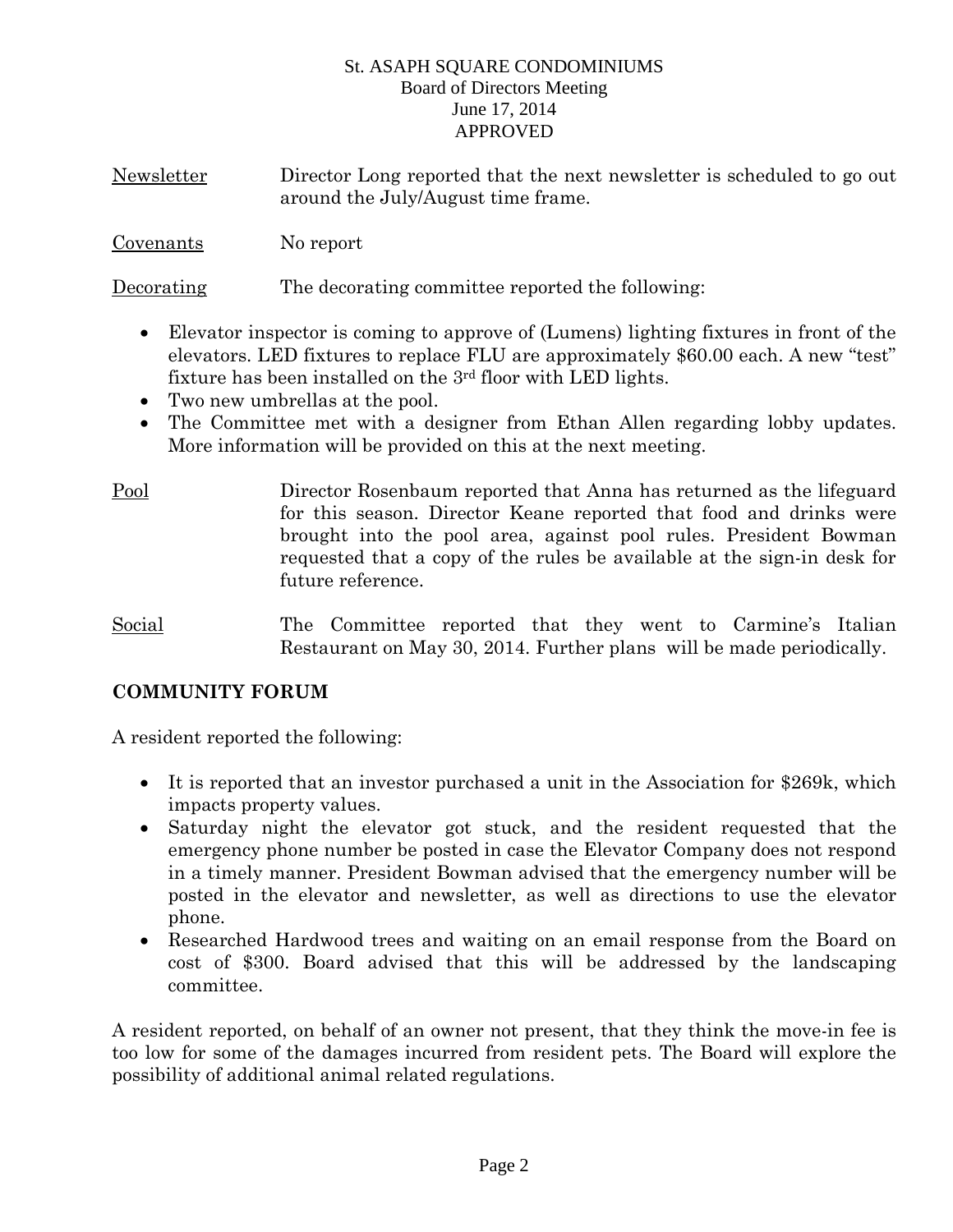## **MANAGEMENT REPORT**

## Management provided the following apology to the Board of Directors:

*"Addressing the issue of the last meeting, I would like to take this opportunity to apologize*  to the residents, the Board of Directors, and to President Bowman, who I put in an *awkward position by asking her to speak to me and taking the phone off of speaker. All matters of the Association's business should be transparent to all of the owners. The decision was in bad form, and if I offended anyone in so doing, I am truly sorry."*

Management reported that the 2015 annual budget process will be beginning next month. All Board members volunteered to be on the budget committee.

Management reported that the elevator project is proceeding as planned. Management has installed additional LED lights that should be bright enough to pass inspection. Management requests Mrs. Burton continue with consultation for the total replacement of hallway globes/fixtures.

Management reported that they are waiting for Comcast to make their final determination for wiring and scheduling. \$5400 should be provided as payment for the continued right of access, by next week.

Management presented two proposals for tree replacement and planting. The Board requested new proposals, due to errors. Management requested approval of Holly Chemical application for scale.

## *Director Long motioned to approve the proposal for application of the scale deterrent of the Holly's. Director Bowman seconded the motion. The motion passed unanimously.*

Management reported that parking lot sealing will be starting next week, weather permitting.

Management and the Board briefly discussed resident parking issues. Management will provide laminated passes for residents.

Management reported that 10-12 garage door slats need to be replaced from trash truck damages. The repairs are scheduled for Friday, June 20, 2014 and the trash company has agreed to pay for the damages.

## **BUILDING MANAGER'S REPORT**